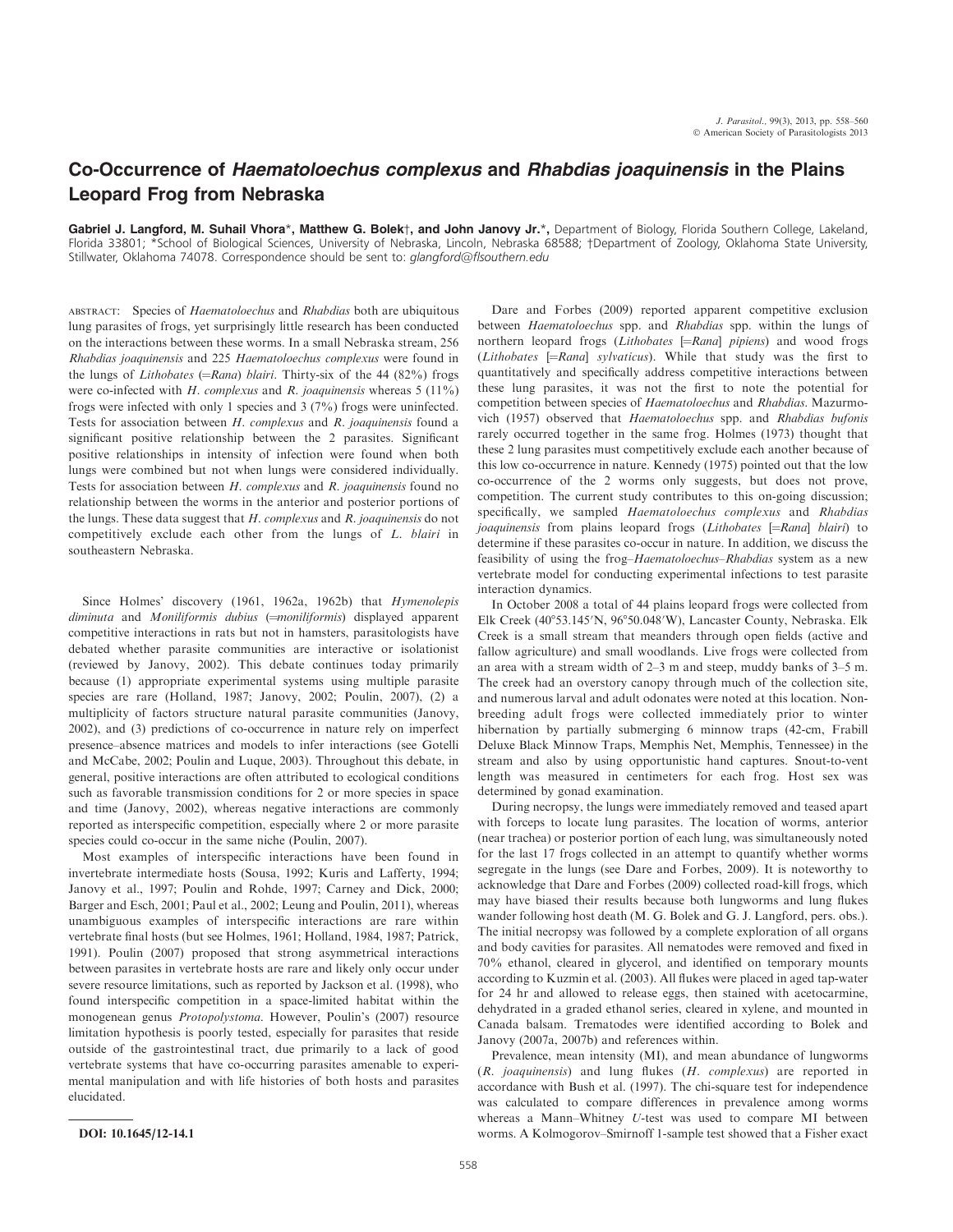test was required to test for association, i.e., presence or absence, between lungworms and lung flukes. Lastly, to test for relationships between intensity of infection, Spearman's rank correlation was performed to compare the rates of infection of H. complexus and R. joaquinensis. All tests were performed separately for left lung (n = 44), right lung (n = 44), both lungs (n = 44), anterior portion of the lungs (n = 17), and posterior portion of the lungs ( $n = 17$ ). Voucher specimens of H. complexus (HWML 49759) and R. joaquinensis (HWML 67158) from L. blairi were deposited in the H. W. Manter Parasitology Collection, University of Nebraska, Lincoln, Nebraska.

In total, 256 R. joaquinensis and 225 H. complexus adults were found in the lungs of L. blairi. An additional 26 juvenile Rhabdias sp. were collected from the body cavity of the frogs. Thirty-six of the 44 (82%) frogs sampled were co-infected with H. complexus and R. joaquinensis whereas  $5(11\%)$ frogs were infected with only 1 species and 3 (7%) frogs were uninfected. The prevalence of  $H$ . complexus (91%) was higher than that of  $R$ . *joaquinensis* (84%), but the MI  $\pm$  SD of R. *joaquinensis* (6.9  $\pm$  4.1) was higher than that of H. complexus (5.5  $\pm$  3.3); neither difference was significant ( $P > 0.05$ ). Tests for association between H. complexus and R. joaquinensis found a significant positive relationship between the parasites when both lungs were considered together ( $P = 0.04$ ) but not when lungs were considered individually (left lung  $P = 0.13$ , right lung  $P = 0.091$ ). Significant positive relationships in intensity of infection were found between H. complexus and R. joaquinensis in the left lung ( $r = 0.255$ ,  $P =$ 0.048, df = 42) and when both lungs were combined ( $r = 0.269$ ,  $P = 0.028$ ,  $df = 42$ ), whereas worms from the right lung did not show a positive relationship ( $r = 0.234$ ,  $P = 0.059$ , df = 42). Tests for association between H. complexus and R. joaquinensis found no relationship between the worms in the anterior ( $P = 0.69$ ) or posterior ( $P = 0.23$ ) portions of the lungs. A significant positive relationship in intensity of infection was found between H. complexus and R. joaquinensis in the posterior portion of the lungs ( $r = 0.435$ ,  $P = 0.04$ , df = 15), whereas a significant negative relationship was found in the anterior portion of the lungs ( $r = -0.144$ ,  $P =$  $0.28, df = 15$ .

Our study found R. joaquinensis and H. complexus occurring together in significantly more frogs than either species occurred alone, which suggests that these worms are either isolationist or positively interacting but not competitively excluding each other from the lungs of plains leopard frogs. We also found that co-occurring worms did not segregate into different portions of the lungs. Our findings are contrary to the suggestions of Dare and Forbes (2009) that Haematoloechus spp. and Rhabdias spp. undergo competitive exclusion and, in the rare chance when they co-occur, that the worms practice site segregation. However, when taken together, our studies concur with Holmes (1961, 1962a, 1962b), who found that each host–parasite combination may result in different competitive outcomes for co-occurring parasites.

Dare and Forbes (2009) suggested that lung damage caused by Haematoloechus spp. inhibits Rhabdias spp. feeding, which results in spatial partitioning within the lung and, thus, the low number of concurrent infections found in their study. Our findings do not reject this hypothesis because we found no fibrous cysts and only mild disturbance to the pleural lining associated with H. complexus infections. However, because Dare and Forbes (2009) did not identify any of the lung flukes in their study to species, it is difficult to speculate if these observed differences are due to specific host–parasite interactions or differences in pathology caused by different frog lung fluke species. The formation of fibrous cysts by lung flukes have been found in 2 studies (Shields, 1987; Dare and Forbes, 2009) whereas other studies have failed to find cysts or substantial pathology, even during high-intensity infections (Krull, 1931; Hsu et al., 2004; this study). Consequently, it would be interesting to determine if the formation of fibrous cysts by different frog lung fluke species exists and, if so, are the fibrous cysts always associated with a reduced incidence of dual infection.

Alternatively, an ecological explanation for the contrary results found in our study and in Dare and Forbes (2009) seems reasonable; specifically, their collection times in both the spring and breeding season were not

conducive to collecting frogs with co-occurring infections (discussed by Dare and Forbes, 2009). Collecting frogs in the spring provides a census of the flukes and nematodes that survived overwintering in the host before new worms are recruited. While Woodhams et al. (2000) found that Rhabdias ranae in Lithobates sylvaticus (a freeze-tolerant frog) had low overwintering mortality, nothing is known about overwintering in lung flukes; thus, we suggest that early spring is not an ideal time to test for associations between these worms. Likewise, breeding anurans are not ideal to test for competitive interactions because frogs lose lung fluke infections during the spring (Bolek and Coggins, 2000) and lungworms begin infecting new hosts during the breeding season (Baker, 1979).

We collected frogs for our study in October, based on parasite seasonal dynamics and host physiology, because the fall allows for the best opportunity to observe co-occurrence in Haematoloechus spp. and Rhabdias spp. In most species of lung flukes and lungworms annual patterns of recruitment show development of new worm cohorts in midsummer, with some additional recruitment through the rest of summer, which culminates in an accumulation of primarily adult worms in the lungs during the fall (Baker, 1979; Bolek and Coggins, 2000, 2001). Given the high prevalence and intensity of worms in anurans during the fall season, it seems likely this period of potential high association should shape the competitive interactions, if any, between Haematoloechus spp. and Rhabdias spp.

We propose that our study found frequently co-occurring  $H$ . complexus and R. joaquinensis for 2 equally important ecological reasons. First, as discussed above, our sampling period coincided with the greatest opportunity for lung parasites to overlap based on seasonal transmission dynamics. Second, our collection site was conducive to transmission of both parasites. For co-occurrence to be likely, a sampling location must provide suitable and equal conditions for transmission of both species (Janovy, 2002). Locating an ideal habitat that favors equal transmission for lung flukes and lungworms is no trivial task because each life cycle is dependent on a multitude of ecological conditions and evolutionary constraints. Lung flukes require a snail first intermediate host, followed by an invertebrate second intermediate host (typically an odonate), and a final anuran host (Bolek and Janovy, 2007a, 2007b) whereas lungworms must survive, mate, and produce infective offspring in a specific soil microhabitat before encountering an anuran host (Langford and Janovy, 2009, 2013). In nature, these 2 worms often are found infecting the same populations of frogs in North America (Goldberg et al., 1998; Bolek and Coggins, 2000, 2001; Dare and Forbes, 2009; Cabrera-Guzman et al., 2010), but this does not mean that transmission dynamics are equal for each species of lung parasite over space and time (Janovy, 2002). Thus, when ecological conditions provide transmission advantages for 1 species over another, it may falsely suggest competition (Poulin, 2007).

This research was conducted at the University of Nebraska–Lincoln under IACUC protocol #08-12-065D and all animals were collected under Nebraska Game and Parks Commission Scientific and Educational Permit no. 115. We thank Joseph Smith and Zach Baumfalk for assistance collecting frogs.

## LITERATURE CITED

- BAKER, M. R. 1979. The free-living and parasitic development of Rhabdias spp. (Nematoda: Rhabdiasidae) in amphibians. Canadian Journal of Zoology 57: 161–178.
- BARGER, M., AND G. W. ESCH. 2001. Downstream changes in the composition of the parasite community of fishes in an Appalachian stream. Journal of Parasitology 87: 250–255.
- BOLEK, M. G., AND J. R. COGGINS. 2000. Seasonal occurrence and community structure of helminth parasites from the eastern American toad, Bufo americanus americanus, from southeastern Wisconsin, U.S.A. Comparative Parasitology 67: 202–209.
	- 2001. Seasonal occurrence and community structure of helminth parasites from the green frog, Rana clamitans melanota, from southeastern Wisconsin, U.S.A. Comparative Parasitology 68: 164–172.